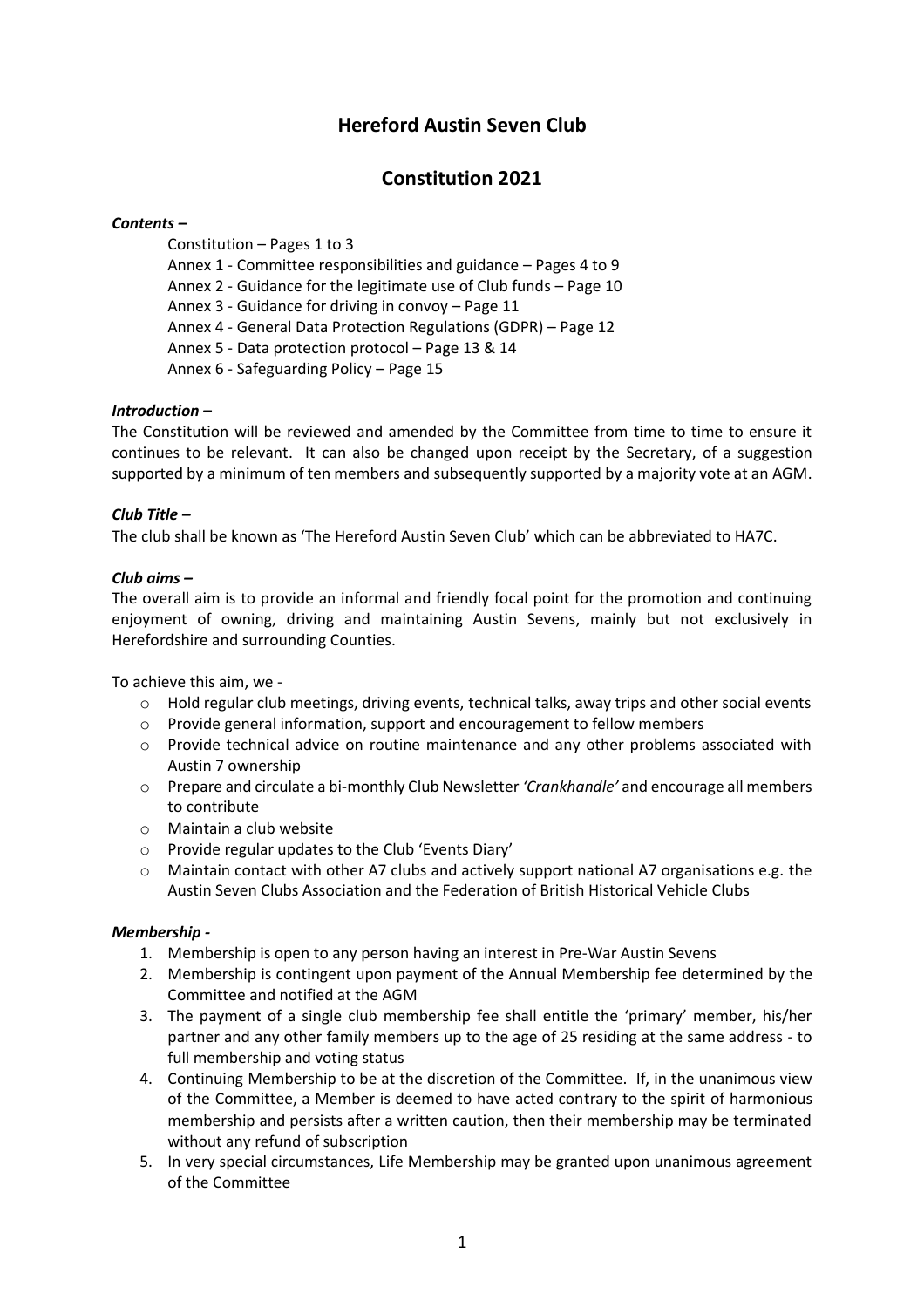# *Committee -*

- 1. The day-to-day management of the club will be carried-out by an elected Committee comprising of the following positions –
	- o Chairman
	- o Secretary and Deputy Chairman
	- o Treasurer and Membership Secretary
	- o Newsletter Editor
	- o Events co-ordinator
	- o Technical Advisor
	- o Together with any co-opted members, with or without specific portfolio
- 2. The key responsibilities of each Committee position are set-out in Annex 1 of this document and may be adjusted if deemed appropriate by the Chairman and supported by Committee majority
- 3. The entire Committee membership is open to challenge at the Annual General Meeting where incumbents should indicate at least a month before the meeting whether or not they are prepared to continue for another year. Potential new Committee members require a Proposer and Seconder from the membership, to be notified to the Secretary prior to the AGM. In the event there are two or more competing members for a Committee position, then the Secretary shall conduct a secret ballot of members present and the majority view shall prevail. Should there be a tie, the Chairman will decide
- 4. Committee positions are not automatically time limited
- 5. The need for, and the timing/location of Committee meetings, shall be decided jointly by the Chairman and Secretary to best accommodate the availability and travel distance of all concerned. Meetings will be held sufficiently frequently to ensure the efficient running of the Club
- 6. Committee Meetings must have a quorum of at least three Members and this must include either the Chairman or Secretary
- 7. Committee decisions require majority support of those present except where unanimous support is specifically required by this Constitution
- 8. The Committee may co-opt a person or persons from the membership to join its meetings either for stated periods or the discussion of specific issues whenever it believes this would benefit the club
- 9. The Chairman may nominate a Sub-Committee to address specific matters, that will subsequently be brought back to the full Committee for agreement
- 10. Newly elected Committee members shall immediately be responsible for the duties of their specific role. However, Outgoing Committee members are expected to provide all necessary assistance so that a complete hand-over is achieved within a maximum period of two weeks. This does not preclude outgoing members from providing further assistance and/or advice if sought
- 11. If a 'standing' Member no-longer wishes to remain on the Committee or for any reason is unable to continue; then the Chairman shall consult with the other Committee Members to see if anyone is willing to provide temporary cover until the next AGM. Similarly, if a Committee Member appears to be underperforming or having difficulty fulfilling their responsibilities, the Chairman shall firstly discuss the matter with the individual concerned to explore whether additional support might be possible. However, if the situation prevails, the Chairman shall consult with the other Committee Members on the best course of action for the well-being of the Club. The individual may then be required to step-down with immediate effect, if this is supported by a Committee majority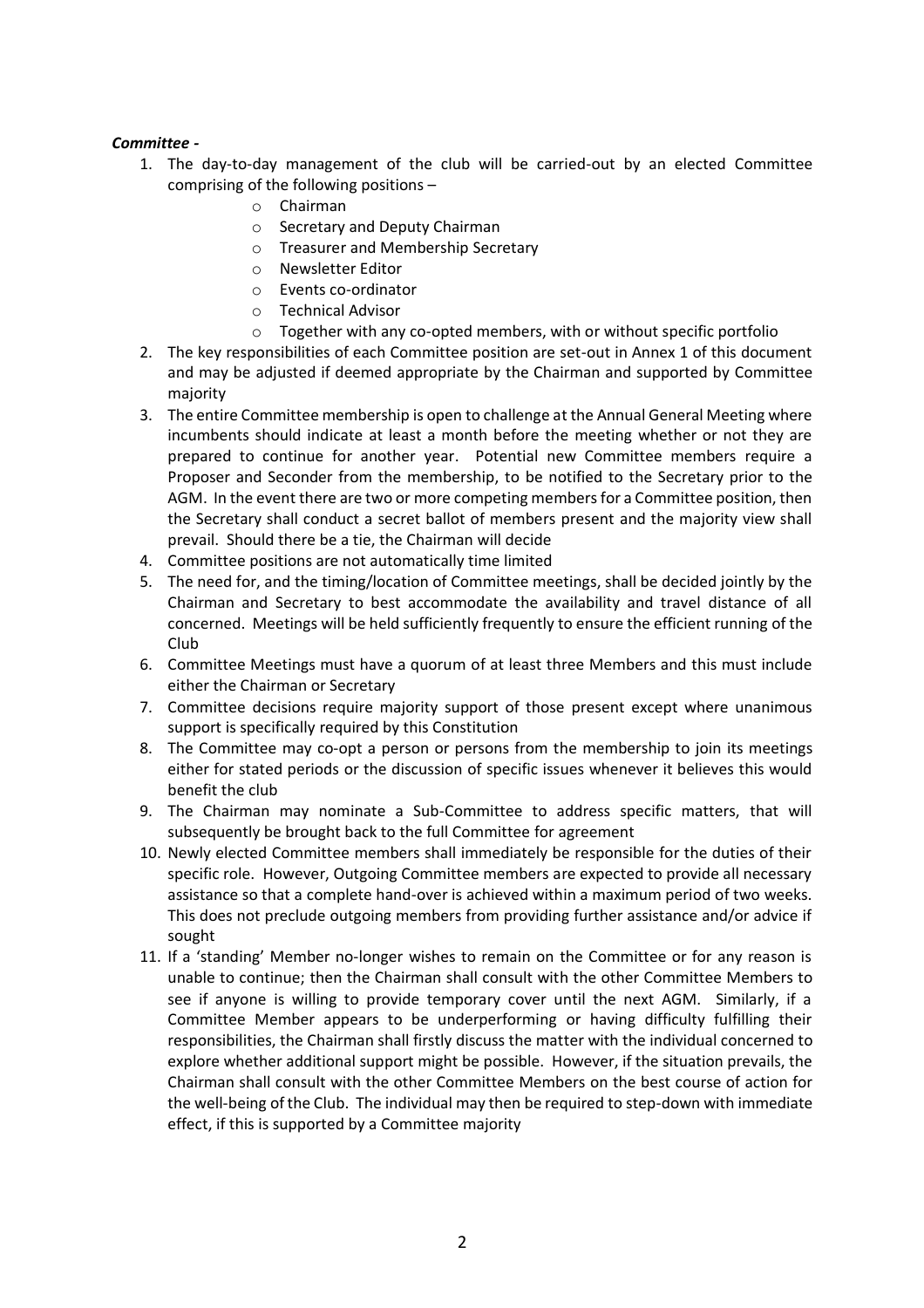# *Membership year -*

The membership and financial reporting year will run from 1<sup>st</sup> October to 30th September

# *Annual subscription -*

The annual membership fee will be reviewed by the Committee each year, in time for any agreed changes to be notified to the membership in the September Newsletter.

New members who join part way through the membership year will be charged an appropriate fee determined entirely at the discretion of the Treasurer & Membership Secretary.

Members will receive a Subscription Renewal invitation during September followed by a gentle reminder if necessary. However, if a subscription remains unpaid at the end of the following January, then that membership will be terminated.

#### *Annual general meeting -*

- $\circ$  The Club will hold an AGM during February each year, normally on the occasion of the planned monthly meeting
- $\circ$  The Secretary will circulate a notice of the AGM to all members during January inviting items for inclusion on the Agenda. The Agenda will then follow a few days before the meeting together with any other relevant papers for consideration
- $\circ$  Only those members (and Partners) who have paid their subscription for the year that includes the meeting date will be allowed to address the AGM or vote
- o The Treasurer shall provide written Accounts of the Club's finances to Members at the Annual General Meeting. Other Committee members shall give a brief report
- o AGM decisions will be based on majority voting unless otherwise specified in this Constitution with the Chairman having a casting vote in the event of a tie
- o Members can effect changes to the Club's Constitution at an AGM see earlier.

# *Dissolution of the Club -*

- 1. The Club may only be dissolved at an AGM or a Special General Meeting (SGM) called by a requisition in writing to the Secretary by a majority of members
- 2. To be carried, those voting in favour of dissolution must comprise at least two-thirds of the membership
- 3. Notice of any SGM shall be given to all known members at least fourteen days prior to the date of the meeting
- 4. If the resolution is carried, the Committee shall forthwith liquidate the affairs of the Club and all its assets. Any monies from the proceeds shall be given to a local children's charity

Hereford Austin Seven Club Constitution V5

Last updated and adopted by the Committee on 10<sup>th</sup> August 2021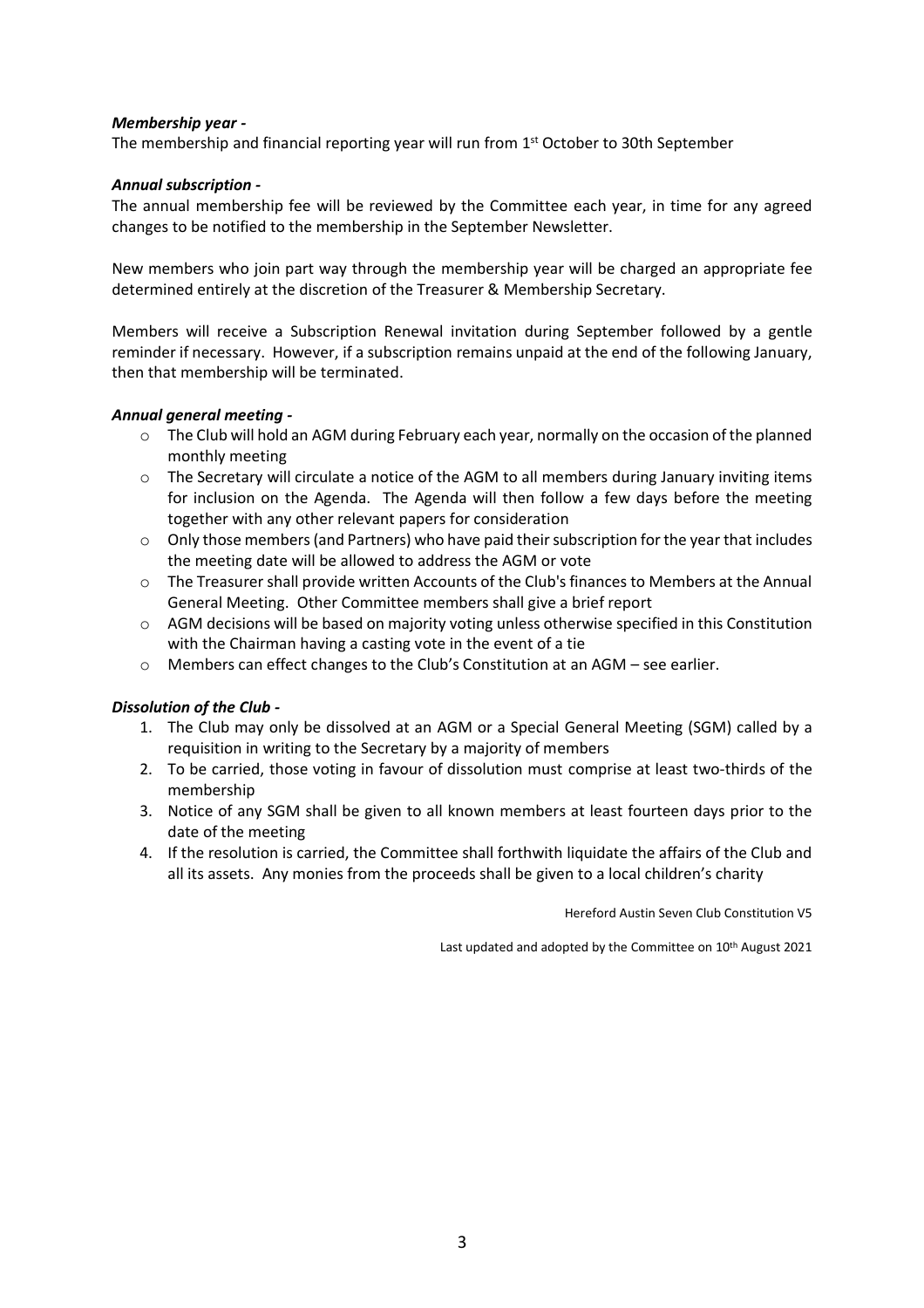# **ANNEX 1 - Committee responsibilities and guidance**

# **CHAIRMAN**

Overall, to be -

- o The figurehead and primary spokesman for the club
- $\circ$  The driving force behind club initiatives working closely with other Committee members
- $\circ$  Aware of the club's financial situation and how the club is functioning on a day to day basis
- o Familiar with the Club Constitution and the abilities and experience of the other Committee **Members**

In detail for Committee meetings to -

- $\circ$  Liaise with the Club Secretary in preparing agendas
- $\circ$  Liaise with the Treasurer to ensure that any financial documents are ready
- o Chair & control meetings & allocate agreed actions
- o Ensure meetings start on time and continue without too many digressions
- o Ensure everyone at meetings is given an opportunity to speak
- $\circ$  Be diplomatic and smooth over any differences of opinion should they arise
- o Make sure that any necessary decisions are taken with a vote if needed
- o Provide a casting vote when votes are equally divided

In detail for the AGM -

- o Welcome attendees
- $\circ$  Present an annual report on the club's situation highlighting successes, bringing members' attention to important issues and thanking individuals for specific contributions
- o Invite the other Committee members to give their reports
- o Lead the appointment of Committee positions
- o Ensure the Annual Accounts attract a Proposer and Seconder
- o Present any awards

Other responsibilities and duties -

- o Ensure the Committee performs efficiently
- $\circ$  Lead a strategy for the Club's future
- o Encourage members to take an active part in running the club
- Lead the resolution of any disputes within the membership  $\circ$
- Occasionally check that the Constitution continues to be relevant
- o Provide a Chairman's message in the Newsletter
- o Ensure significant contributions by members or guests are acknowledged
- $\circ$  Lead the selection of a winner for the 'Richard Youard' trophy
- Facilitate the introduction of new Committee members  $\circ$
- o Participate fully in Committee matters
- o Allocate others to deputise if necessary
- $\circ$  Be a cheque signatory for Club payments

#### 

#### **SECRETARY & DEPUTY CHAIRMAN**

#### In summary  $-$

Carry out or delegate administrative duties that enable the Club to function effectively. In particular  $to -$ 

- o Arrange Club meetings & keep records
- Be the main focus for internal and external Club communications
- o Report Club matters to members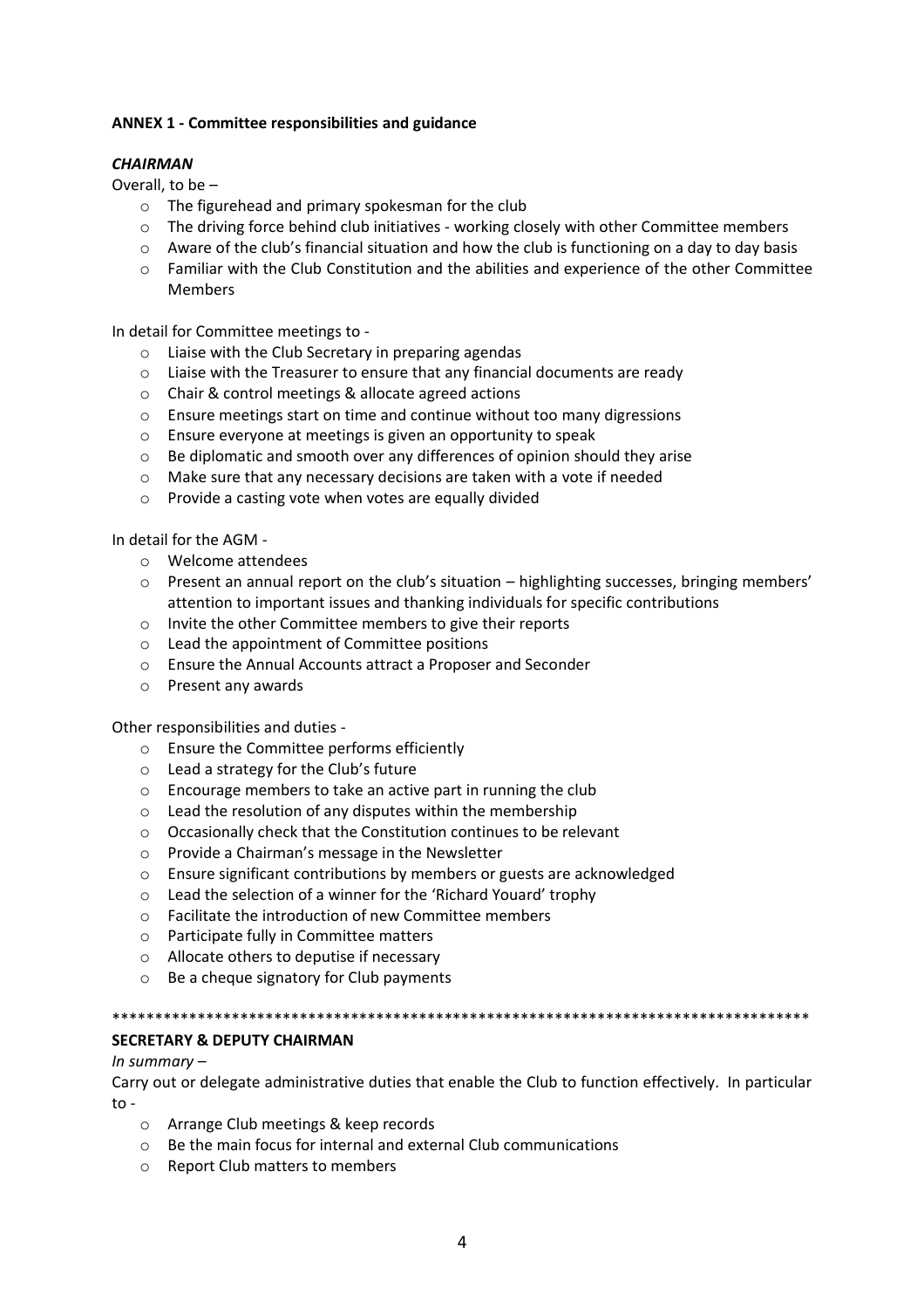- o Ensure the Club's legal and other obligations are met
- o Other general Committee responsibilities e.g. deputise for Chairman if required

# *In detail -*

*Arrange effective Club meetings & keep accurate records -* Before meetings –

- o Clarify meeting aims
- o Invite Agenda or AOB items
- o Create prioritised Agenda in conjunction with Club Chairman
- o Arrange venue and schedule the meeting taking account of who is available
- $\circ$  Circulate Agenda, Minutes of previous meeting and any other relevant information
- o Ensure those present will have sufficient information to enable informed discussion

During meetings –

- $\circ$  Be 'guardian of the process' and help the Chairman to conduct an efficient meeting
- o Report any important Club correspondence received or sent
- o Record those present and the timing of the meeting
- o Check those present agree the Minutes of previous meeting
- o Raise any 'Matters Arising' that are not included on the Agenda
- o Make accurate notes of the meeting, particularly decisions and agreed actions
- o If necessary, clarify precise details of agreed decisions and actions

# After meetings –

- o Promptly circulate Draft Minutes to Committee members for comments
- o Circulate agreed Minutes that clearly indicate all decisions and actions
- o Provide copy to the Newsletter Editor
- $\circ$  Provide timely follow-up reminders of agreed actions where appropriate

#### *Be the main focus for internal and external club communication and correspondence -*

- o Report relevant Club matters to members at AGM and in bi-monthly Newsletter
- o Be the Club's nominated contact for other Clubs, particularly A7CA and FBHVC
- o Appear as such on the Club's website etc
- o Ensure the Club maintains its membership of relevant National organisations
- o Receive nominations for Committee positions
- o Deal with (or delegate) arrangements for visiting speakers

#### *Ensure the club's legal and other obligations are met*

- $\circ$  Ensure the Club meets all its legal obligations. Note The Chairman may delegate specific compliance recommendations (such as GDPR) to other Committee members
- o Recommend appropriate Club insurance to the Committee
- o Keep under review, the need for H & S 'Risk Assessments' associated with Club activities

#### *Other -*

- o Participate fully in Committee matters
- o Deputise for Club Chairman if required
- o Contribute a regular message for the Newsletter
- o Be a cheque signatory for Club payments

#### \*\*\*\*\*\*\*\*\*\*\*\*\*\*\*\*\*\*\*\*\*\*\*\*\*\*\*\*\*\*\*\*\*\*\*\*\*\*\*\*\*\*\*\*\*\*\*\*\*\*\*\*\*\*\*\*\*\*\*\*\*\*\*\*\*\*\*\*\*\*\*\*\*\*\*\*\*\*\*\*\*\*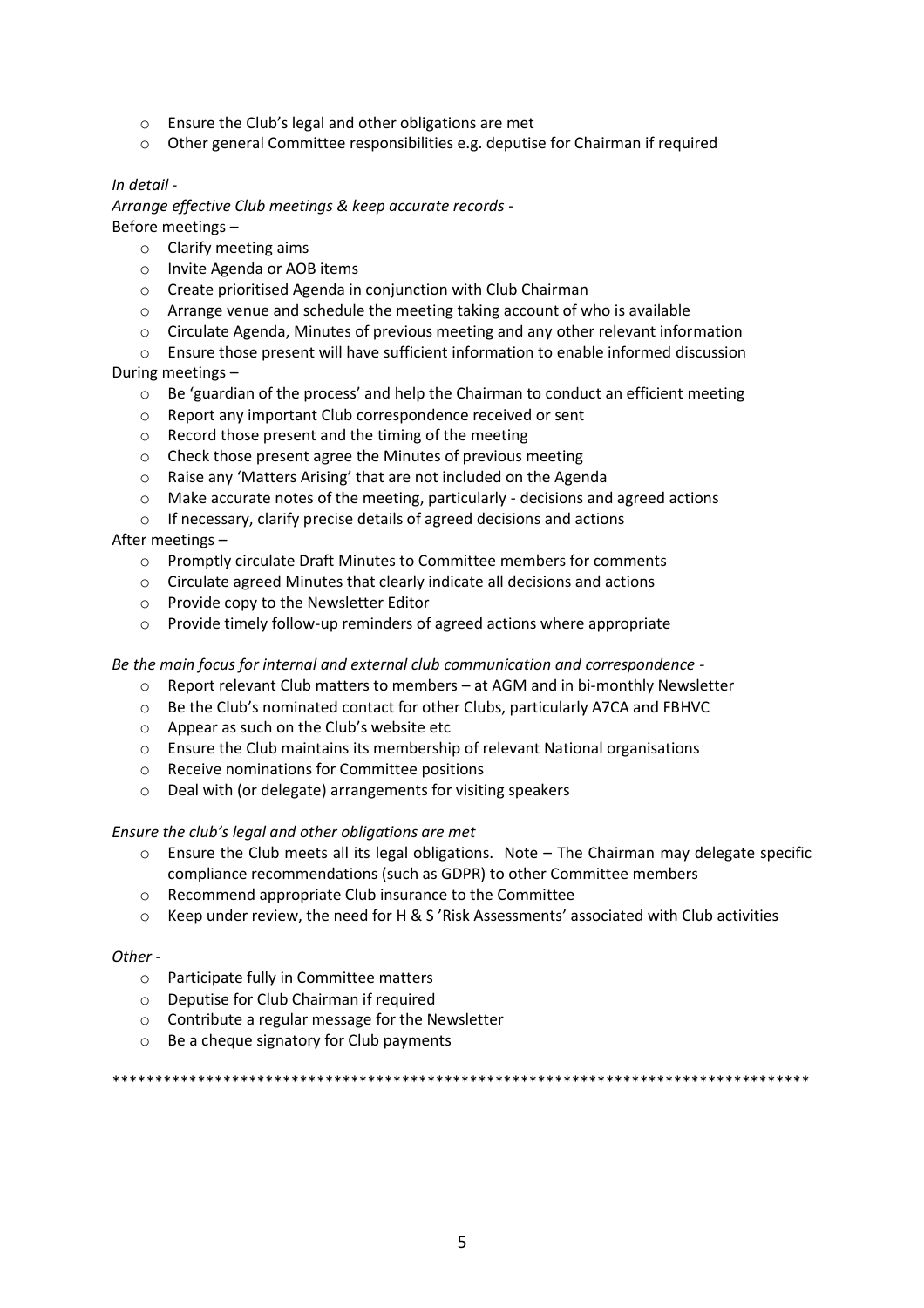# **TREASURER**

#### *In summary –*

The Treasurer has a watchdog role over all aspects of financial management and shall work closely with other members of the Committee to safeguard the Club's finances.

The treasurer controls the collection, banking and disbursement of the Club's money. The treasurer is also responsible for keeping accurate books that enable the provision of a full and accurate financial report whenever requested.

It should be noted that the HA7C is an unincorporated organisation, which means there is no applicable legislation governing how club accounts are kept or presented. However, it is reasonable for the Treasurer to follow any guidelines that might be applicable to the presentation of very simple accounts.

#### *Overall responsibilities -*

- o General financial oversight
- o Present budgets, accounts and financial statements as required
- o Monitor and record all Club outgoings and payments
- o Monitor and record all Club income
- $\circ$  Record the original cost (or an assessment) of Club assets and assess appropriate levels of depreciation if applicable
- o Banking, book-keeping and record-keeping
- o Control of any assets and stock
- o Prepare, circulate and introduce an annual Financial Report at the AGM. Preferably one that has previously been seen by the Committee
- o Present ad hoc interim Financial Reports to the Committee whenever requested by the Chairman

# *Record keeping –*

The Treasurer will keep clear, accurate and secure records of all financial transactions. These records shall include financial values, recipients, payees, dates and the nature of the transaction (i.e. Cash, cheque, bank transfer or other).

#### *Reporting –*

The Club Financial Report shall be prepared for the Club's accounting year (or exceptionally, for a different period if appropriate) and comprise –

- o Details of Income and expenditure over the reporting period itemised into specific categories including totals
- o A Balance Sheet that shows how the net 'surplus' or 'deficit' reconciles with opening and closing Bank Statements and any Creditors or Debtors
- $\circ$  A Statement of the value of Club Assets including any new assets purchased and depreciation or write-off as appropriate
- o A summary of the true worth of the Club at the end of the Accounting Period
- o Ideally, the Financial Report should show data for the current *and* previous year
- $\circ$  Reports shall state the period covered (which must align with the previous report), the date prepared, and by whom prepared

#### *Reporting at the AGM –*

Copies of the Treasurer's Annual Report presented at the AGM shall be circulated to all those present in hard copy. The Treasurer must describe and explain all key points particularly where items might be considered unusual or differ markedly from previous reports. The Annual Report requires a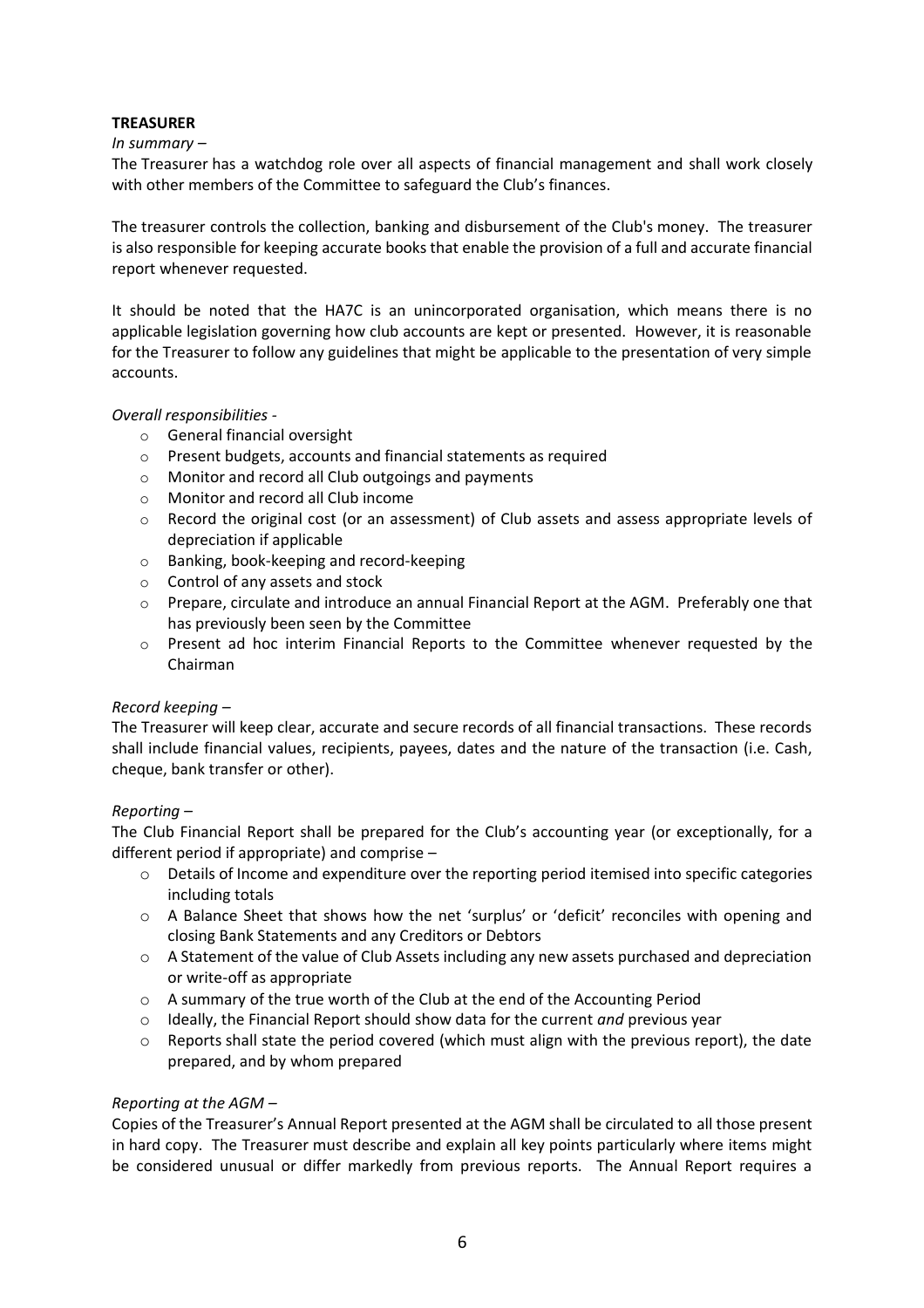Proposer and Seconder from among the AGM attendee Members before the accounts can be regarded as accepted by the Club.

# *Banking -*

The Treasurer shall –

- $\circ$  Regularly monitor the Club's bank balance and reconcile this with all payments and withdrawals
- o Obtain formal balance statements as necessary to support financial reporting
- $\circ$  Occasionally, review the effectiveness and efficiency of the current bank and make recommendations to the Committee for change if appropriate
- $\circ$  Keep under review those Committee members that have cheque signing authority for the Club and ensure new signatories are added & former ones deleted, in a timely manner
- $\circ$  Outgoing club payments shall wherever possible, be made by cheque and the Treasurer must be the first to sign
- $\circ$  Payments by cash or Bank transfer will only be made in exceptional circumstances and then only with the express authority of the Treasurer and another authorised signatory

#### *Asset management –*

The Treasurer shall keep a clear record of the original cost and date of purchase of all Club assets and make reasoned judgements for Committee approval regarding depreciation or write-off prior to the presentation of Annual Accounts at the AGM.

#### Other –

- o Participate fully in Committee matters
- o Occasionally, review the HA7C guidance on legitimate Club Expenditure (Annex 2 of this Constitution) and recommend changes to the Committee if applicable
- o Be a cheque signatory for Club payments

\*\*\*\*\*\*\*\*\*\*\*\*\*\*\*\*\*\*\*\*\*\*\*\*\*\*\*\*\*\*\*\*\*\*\*\*\*\*\*\*\*\*\*\*\*\*\*\*\*\*\*\*\*\*\*\*\*\*\*\*\*\*\*\*\*\*\*\*\*\*\*\*\*\*\*\*\*\*\*\*\*\*

# **NEWSLETTER EDITOR**

#### In summary –

To assemble, edit and circulate a bi-monthly Club Newsletter 'Crankhandle' that aims to inform, educate and entertain Members.

In particular to -

- o Publish an edition every 2 months, normally on the Thursday before the monthly HA7C meeting
- $\circ$  Circulate to the currently agreed list of recipient members by email where possible, otherwise to arrange for providing hard copy. Also, to other selected clubs, individuals and organisations at the Editor's discretion
- o Encourage all Club members to contribute copy
- o Publish the following if available
	- Articles about HA7C activities
	- Selected letters from members and others
	- Relevant articles pertaining to Austin Sevens
	- Each issue shall contain submissions from Editor, Chairman, Secretary and Events officers
	- Optionally submissions will be published from the other committee members
	- Relevant articles pertaining to motoring history of interest to the readership
	- Items for sale or wanted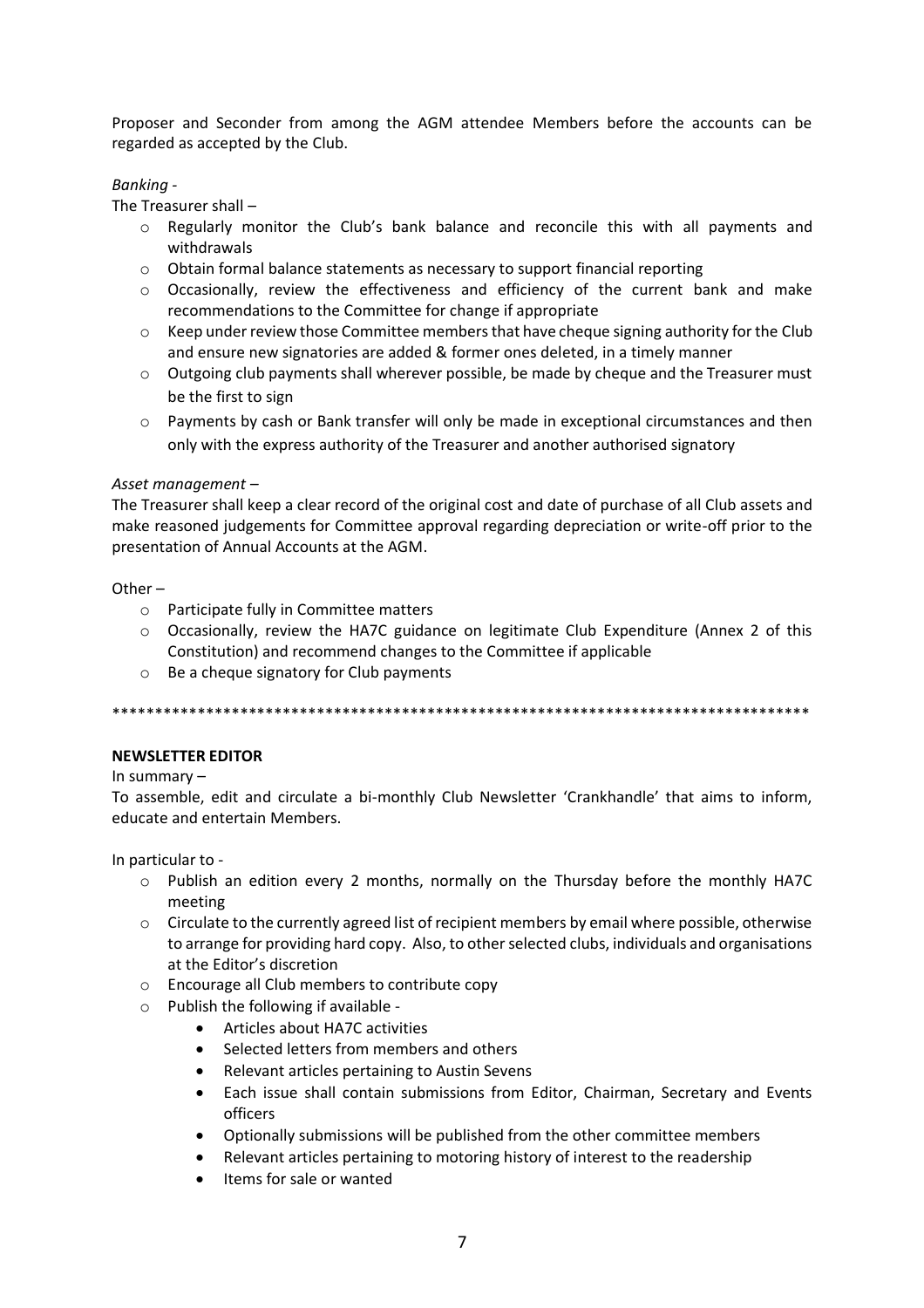- The events diary
- Committee contact details
- Useful links to other clubs, organisations and some spares providers
- Participate fully in Committee matters  $\circ$

Note - The newsletter will be sent in PDF to ensure a standard and stable layout regardless of viewing platform and be backed up on a monthly basis to external disk

#### **EVENTS COORDINATOR**

#### In summary  $-$

To be the HA7C focus for event information and to promulgate details of events likely to be of interest to members.

In particular to ....

- o Encourage Members to organise Club events
- o Maintain an up-to-date 'diary' of events
- o Regularly communicate the events diary to members
- $\circ$  Liaise as appropriate with other local car clubs and organisations

In detail  $-$ 

- $\circ$  Be the main focus for internal and external communications relating specifically to events
- $\circ$  Support members organising events
- o Report new events to members
- Monitor external event news to discover new events of interest
- o Maintain an events diary that where possible avoids clashes
- Ensure the Events section of the Club Website is kept up-to-date  $\circ$
- $\circ$  Occasionally survey the membership to obtain and report feedback on preferred events
- o Regularly monitor an Events email address for external contacts
- o Check with the Club Secretary that relevant HA7C Event insurance is in-place
- o Arrange Club (not individual) presence at external events

#### $Other -$

- o Participate fully in Committee matters
- $\circ$  Occasionally review 'Convoy Guidance' in Annex 3 of this Constitution and propose updates to the Committee if applicable

Note - It is not intended that the Events Co-ordinator should be the organiser of all Club events. The role, is to give other members the necessary encouragement, tools and information to help them organise events.

#### **TECHNICAL ADVISOR -**

In summary  $-$ To be the main focus of all technical matters in the Club.

In particular to -

- o Provide regular technical articles for publication in the Newsletter
- o Be the first point of contact for requests for technical advice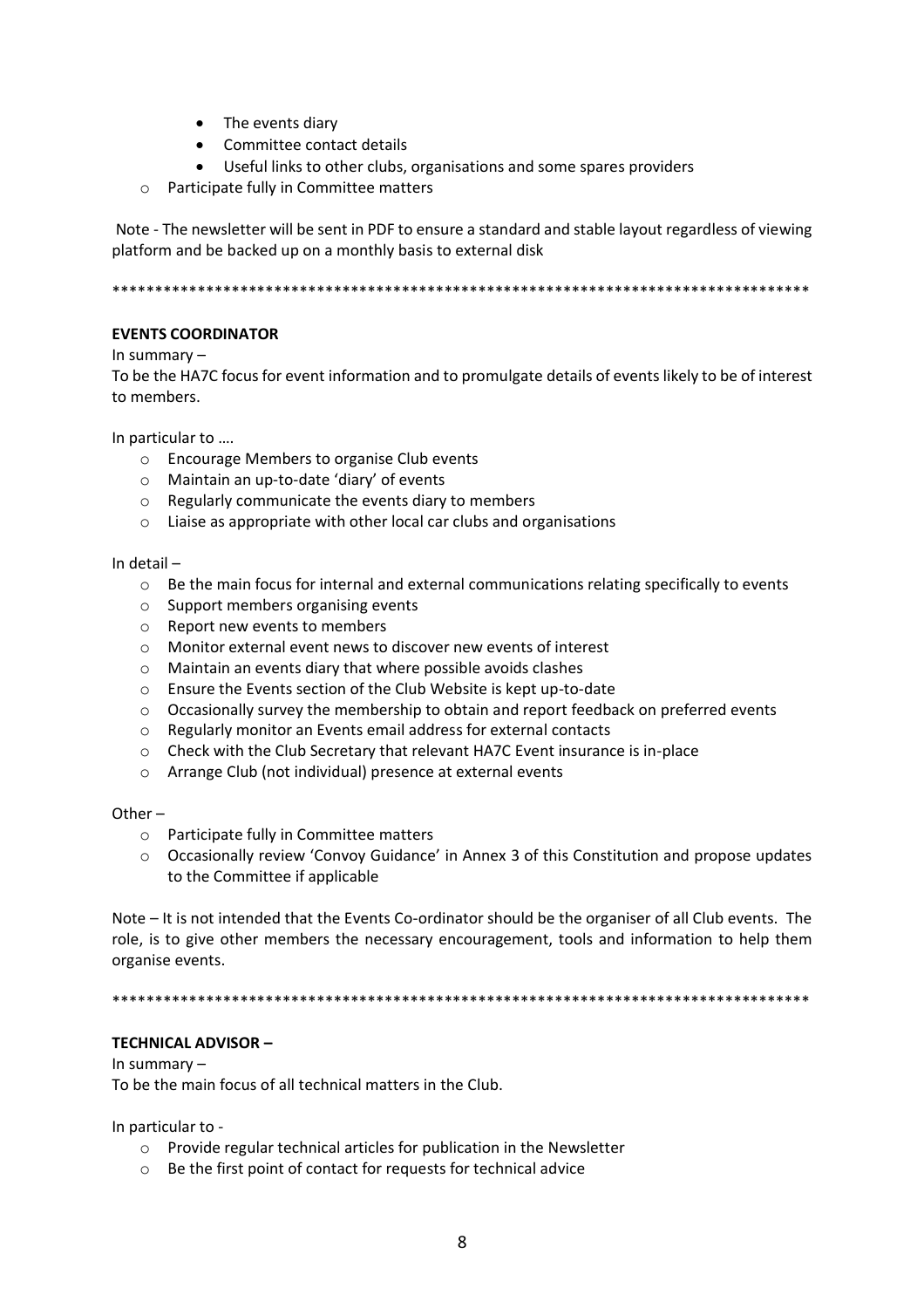- o Monitor the Technical Section on the Club's Website and propose additions, deletions and changes as applicable
- Provide advice (and sometimes assistance) to Members on technical matters when requested
- o Deliver occasional 'Shed night' technical talks to Members
- o Carry-out 'Agreed Value' A7 valuations for Members on request and issue Certificate
- o Participate fully in Committee matters

#### **MEMBERSHIP SECRETARY -**

#### In summary  $-$

To maintain an up-to-date schedule of paid-up Club Members and other relevant details.

In particular to -

- o Maintain an up-to-date schedule of paid-up and life Members
- $\circ$  Obtain and record details of new members, request membership subscriptions and send club Information/welcome Pack (Windscreen sticker and Constitution)
- o Ensure Committee members are in possession of an up-to-date membership schedule at all times by advising of membership changes as they occur
- o Participate fully in Committee matters

#### **CLUB WEBSITE RESPONSIBILITIES -**

A Committee member (or more than one member) will be assigned responsibility for the HA7C Website, with the aim of ensuring that it is fit-for-purpose, reasonably up-to-date and presents a professional image of the Club.

In particular to  $-$ 

- $\circ$  Keep the website format, content & functionality under review and propose changes to the Committee as deemed appropriate
- Ensure the site provides interested browsers with up-to-date HA7C contact details  $\circ$
- Make sure the site contains an interesting variety of articles and photographs that reflect  $\circ$ **HA7C** activities
- $\circ$  Include details of how to apply for Club membership
- $\circ$ Include an up-to-date diary of proposed events
- o Include an archive of Club Newsletters going back as far as practicable
- Include Technical articles and hints previously published in our Newsletter  $\circ$
- o Ensure the Website maintenance costs are reasonable for the functionality offered
- Monitor and report to the Committee the level of interest ('hits')  $\circ$

HA7C Constitution, Annex 1 - Committee responsibility and guidance Version 2 - Adopted by the Committee on 11<sup>th</sup> May 2021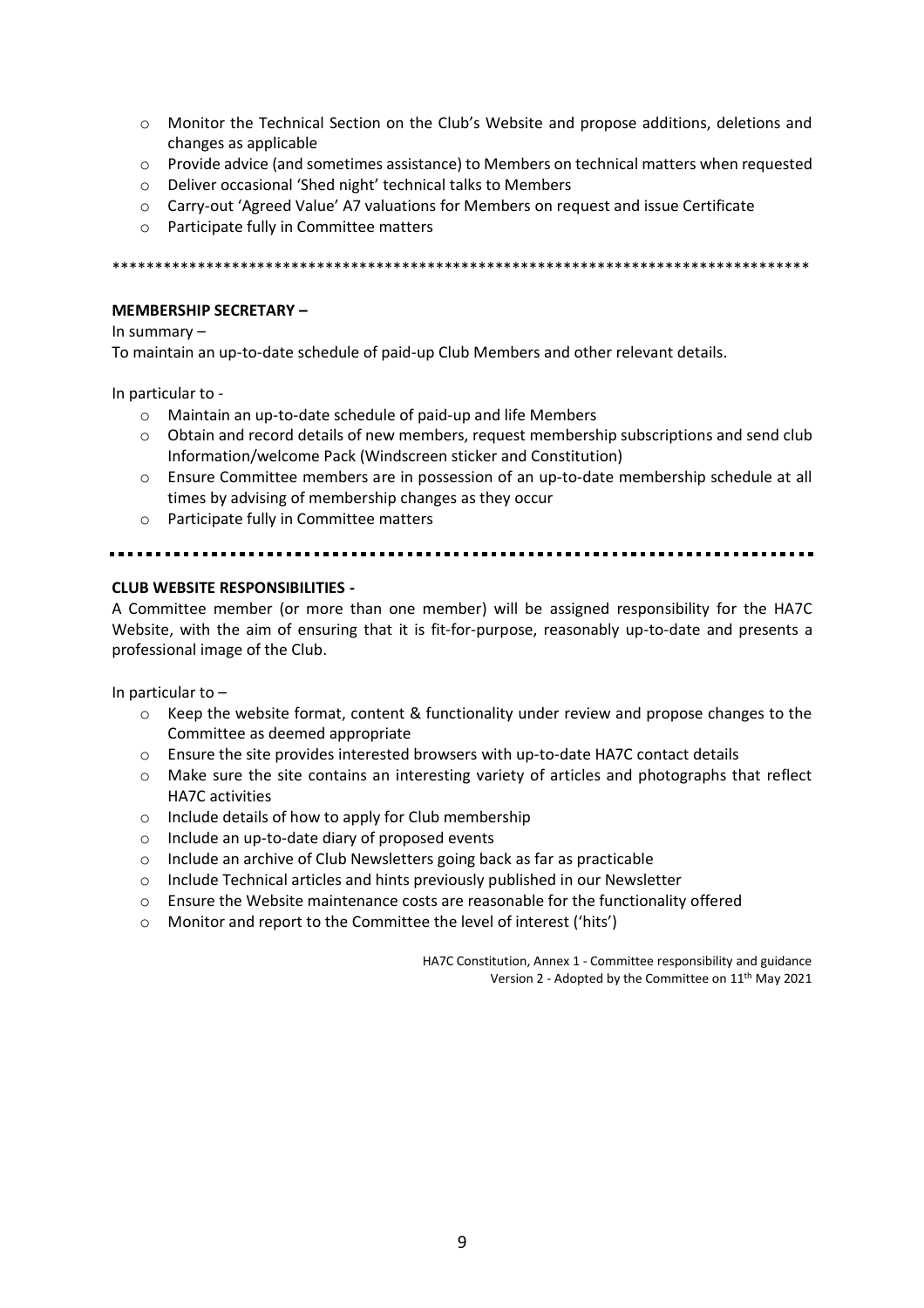# **ANNEX 2 – Guidance for the legitimate use of Club funds**

The aim of this document is to provide guidance to HA7C Committee members when deciding whether or not an item of expenditure should be met from Club funds.

This guidance is not intended to be a complete final statement on these matters and will be reviewed and refined by the Committee from time to time.

Money spent by the Committee on the following items or activities shall be deemed legitimate and therefore eligible to be met from Club funds. This can be achieved either by seeking a cheque from the Treasurer payable to a supplier prior to purchase or seeking retrospective reimbursement if a Committee member has necessarily already made a personal payment. In which case, the Treasurer must always be provided with a purchase receipt. Individual Committee members shall be free to decide if a payment is legitimate, up to and including £30 but must ensure the following guidance is met. All expenditure above this limit and any cases of uncertain legitimacy, must have the additional prior approval of either the Chairman, Treasurer or Secretary.

Items of allowable Club expenditure …..

- 1. Any form of Club insurance deemed appropriate by the Chairman, Secretary or Treasurer
- 2. Membership of appropriate A7 related organisations as advised by the Secretary
- 3. Postage, stationery, printing and copying costs relating directly to HA7C activity
- 4. Payment for Club meeting accommodation (for example the Richmond Club)
- 5. The cost of hiring presentation equipment
- 6. Reasonable travel expenses (or a contribution) for visiting speakers
- 7. Awards directly associated with HA7C activity
- 8. An expense that is wholly and necessarily incurred in arranging a Club function (usually excluding fuel – although a £20 contribution can be made if requested for runs over 30 miles)
- 9. A 50% contribution towards the cost of coach transport for Club visits when eight or more members participate, allowable on one occasion only per calendar year
- 10. The reasonable cost of 'well -wishing' or 'thank-you' gifts made by the Club
- 11. Possibly, club owned equipment in the future subject to prior Committee agreement

**Notes …...**

- We encourage the wider membership to become involved in the organization and running of club events. So, they will be equally entitled to reimbursement from Club funds where appropriate. However, the Committee has the fundamental responsibility and duty of care for running the club - so members must seek the prior approval of a Committee member if they wish to seek reimbursement of any kind. Committee members must in-turn, ensure that all expenditure meets the Guidelines *and* decisions on all individual expenses above £30 are supported by one of the following …. The Chairman, Treasurer or Secretary
- The existence of this Guidance was mentioned in the November 2017 Newsletter *'Crankhandle'* with a note to say that details can be made available to anyone who is interested

HA7C Constitution, Annex 2 - Guidance for legitimate club expenditure Version 1 - Adopted by the Committee – September 2017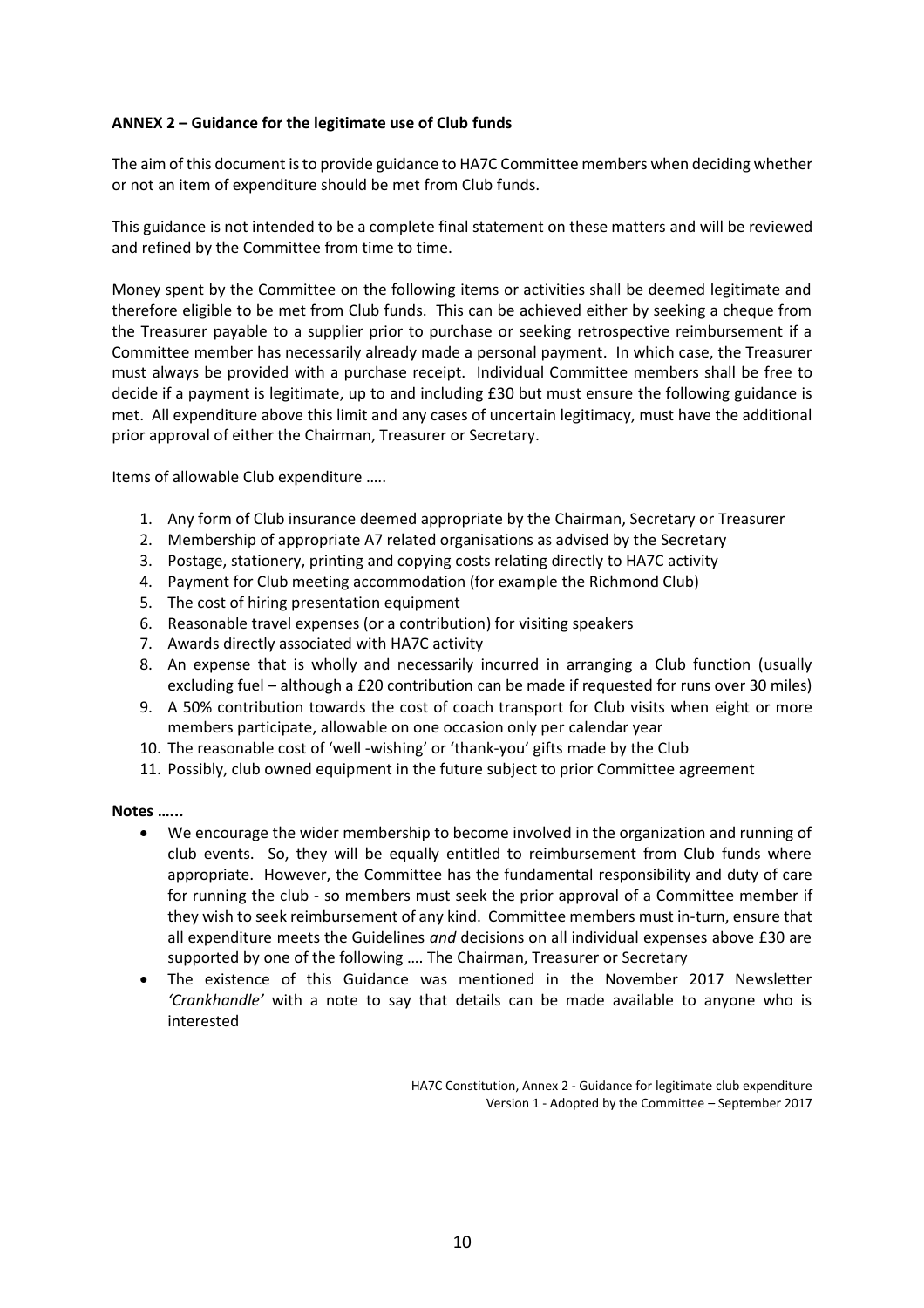# **ANNEX 3 - HA7C Guidance for driving in convoy**

The following notes, produced by the Committee, are intended to help everyone enjoy driving in a convoy on Club outings, whilst showing consideration for other motorists and trying to ensure that nobody gets lost. The notes are largely 'common sense' but we gratefully acknowledge that the idea was inspired by a similar article produced by the Dorset A7 Club ......

- Try to keep within sight of the car in front whilst allowing space for modern vehicles to overtake where it's safe
- If you need to stop try to alert the person in front by flashing your headlights (or perhaps waving a candle if that's brighter)
- Keep an eye on the car behind and if it disappears from view slow down. If it still doesn't appear, then stop. Hopefully the car in front of you will realize you have stopped and so on up the line
- Similarly when you turn off at a junction, check that the car behind has seen you. If not, stop and wait until they can see where you've gone
- If you decide to leave the convoy, please tell someone
- If you find you are being choked by burning oil fumes try following someone else
- Organisers Please make sure everyone knows the location of the lunch stop and that all participants have the mobile number of the convoy leader

HA7C Constitution, Annex 3 - Guidance for driving in convoy Version 1 Adopted by the Committee – November 2016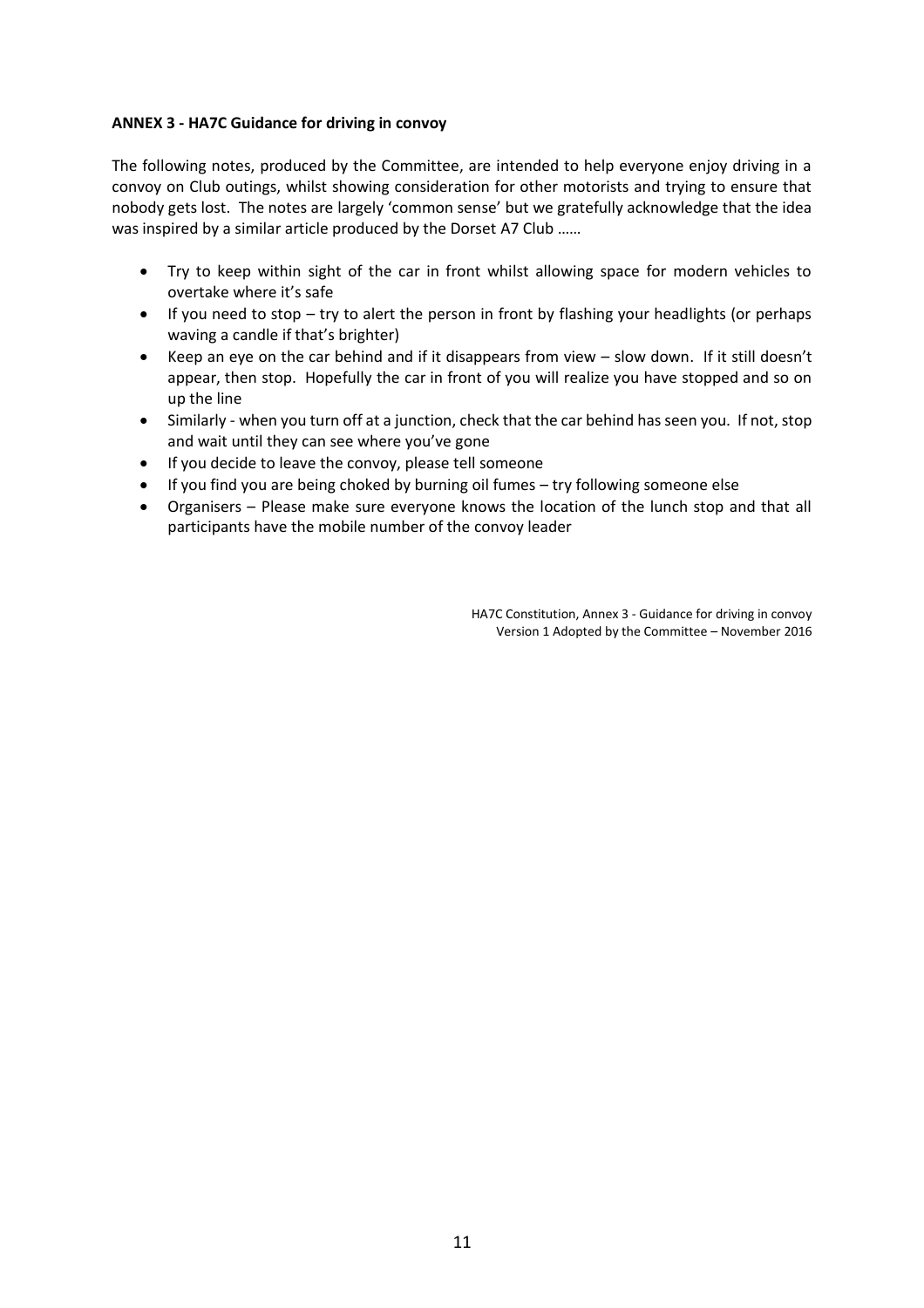# **ANNEX 4 – General Data Protection Regulations (GDPR)**

# *Part 1 – Hereford Austin Seven Club GDPR Policy*

The HA7C is not required to register with the Information Commissioner's Office (ICO) and this has been confirmed using the *'Registration Self-Assessment'* tool on the ICO website. However, the club is advised to "adhere to the principles of the Data Protection Act (DPA)" and use best practice for managing the information we hold. The Club has also followed guidelines set out by the Federation of British Historic Vehicle Clubs (FBHVC) to help clubs comply with the GDPR regulations that came into force on the 25<sup>th</sup> May 2018. Accordingly, we have worked through the twelve suggested steps to ensure compliance.

GDPR is all about maintaining a person's privacy and the focus is on protecting personal data, including anything that can potentially be used to identify a living person. The Club will use 'Privacy Impact Assessments' (PIA's) to identify whether any new activity might affect a member's privacy. The Club will use the principle of '*opt-in*' rather than '*opt-out*' by securing specific agreement from members upon joining and at annual membership renewal, to the storage and use of their data. Any data breaches will be notified to affected Members within 72 hours of discovery.

The Club will only gather the minimum amount of information necessary to achieve the Club's aims as set-out in the HA7C Constitution. Standard information will include: Name, Address, Telephone number(s), e-mail address, Joint Member's name (if applicable) and Austin Seven ownership details.

# *Part 2 – HA7C Privacy statement*

The purpose of the Club is to deliver the service to Members described in the club Constitution. In summary, to provide an informal and friendly focal point for the promotion and continuing enjoyment of owning, driving and maintaining Austin Sevens. The HA7C necessarily needs personal data for the day-to-day running of the Club, for example communicating details of events, circulating the *Crankhandle* (Newsletter), organising trips or runs and arranging meetings.

Regarding personal data - members have the right to be informed, the right to access their data, the right to rectification, the right of erasure, the right to restrict processing, the right to data portability and the right to object. The right to erasure means the right to be forgotten and the Club will do that on request, by terminating membership and removing associated data.

Members may make a *'Subject Access Request'* (SAR) to the Membership Secretary at any time and will be provided with details of all information that the club holds relating to their membership.

The Membership Secretary holds member's original hard-copy application form and similarly, renewal forms submitted in subsequent years. This information may also be stored electronically in a secure manner.

Membership applications and annual renewals are used to obtain member's approval to the use of their personal data for communication purposes. Any subsequent processing by the club is solely concerned with the efficient storage and ordering of records for which it is solely responsible. Furthermore, the club will not share this information with any third party other than the Austin Seven Clubs Association to which HA7C is a fully subscribed member.

A Privacy Impact Assessment (PIA) will be undertaken by the HA7C should it decide to change its membership record system or seek additional personal data from members, for whatever reason.

HA7C Constitution, Annex 4 - GDPR Policy & Privacy statement Version 1 Adopted by the Committee – March 2021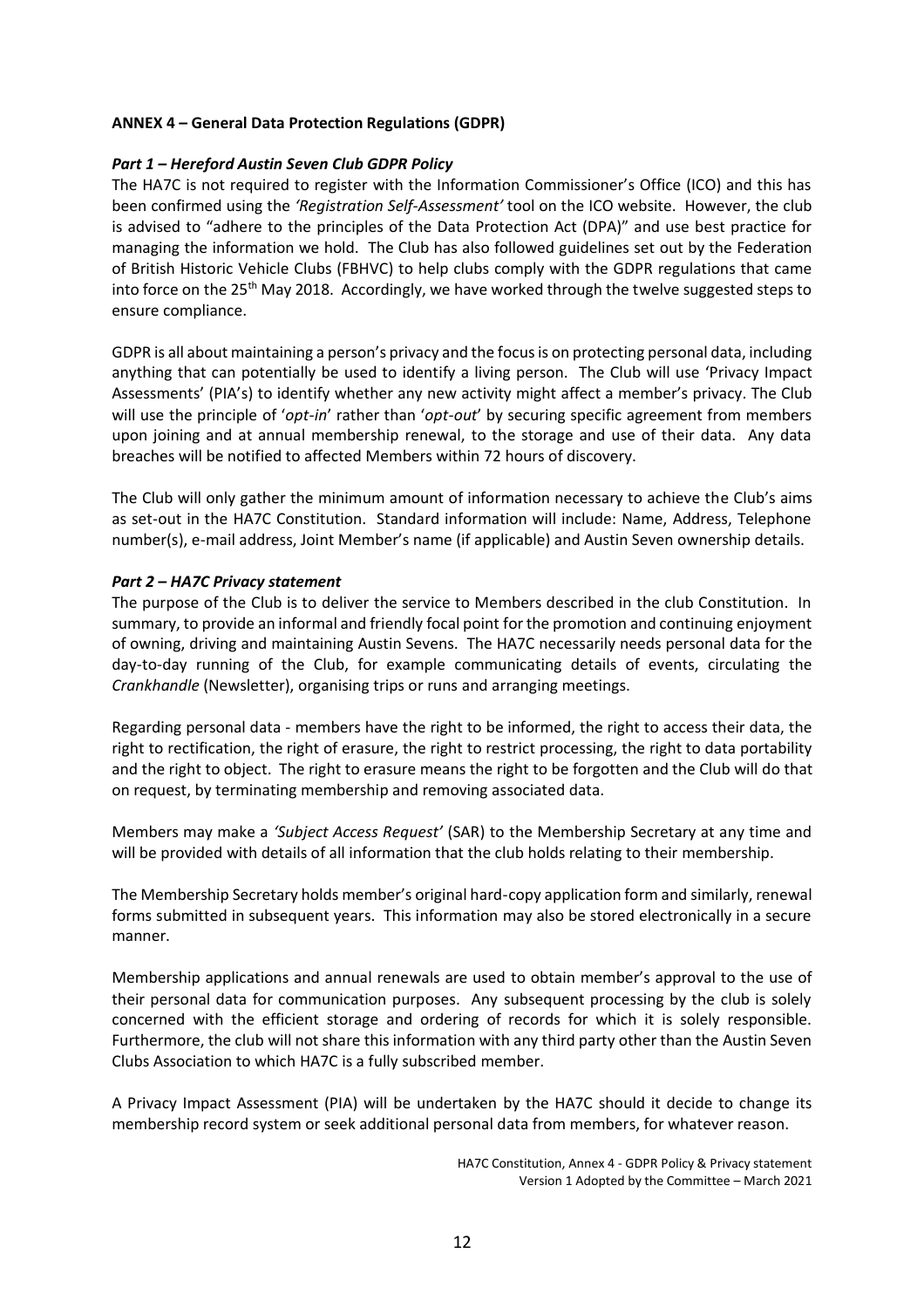# **ANNEX 5 – Data security protocol**

# **Background**

The Committee has agreed, that so-long as we have an agreed data security protocol in-place (and we follow it), our data should be entirely safe and the use of Drop-Box, no-longer essential.

# **Introduction**

The main aim of the following guidance is to prevent the theft of confidential data, which is a GDPR obligation. A second aim is to prevent us losing important Hereford Austin Seven Club (HA7C) information and finally, it seems a sensible opportunity to recommend a simple form of version control for our documents.

The straightforward approach recommended here, would be nowhere near sufficient for GCHQ but hopefully something that is effective, proportionate and meets our needs.

# **Process**

*1] Confidential data security* – Confidential data held by the HA7C comprise member's: names, addresses, telephone numbers and email addresses. These are necessarily provided upon joining the club to ensure we can communicate club matters – especially, news of events and the bi-monthly Newsletter *'Crankhandle'*. Membership application forms (and other notified changes) are retained securely by the Treasurer/Membership Secretary and used to maintain an up-to-date 'Membership spreadsheet' that is shared with other Committee members for club management purposes. Committee members are expected to delete or destroy previous versions, upon receipt of each new spreadsheet update.

The requirements of GDPR were probably never aimed at small clubs like ours, nevertheless, we have a legal obligation to keep confidential member's data secure from theft, however unlikely this might be. It seems there are two issues to address – data storage security and requests by others for member's confidential contact data …….

- $\circ$  Data storage It impossible to achieve 100% security against data theft from personal computers, tablets and smart phones. However, we will probably be deemed to have taken reasonable measures, so-long as we password protect access to our devices. Fingerprint and facial recognition access would of course further enhance security.
- $\circ$  Requests for member's data If a member contacts anyone on the Committee asking for another member's details; that Committee member shall communicate the request to the 'target' member. Then he/she can decide whether or not they would like to initiate contact themselves or agree to their contact details being provided to the requestor.

*2] Preventing data loss* – As soon as HA7C papers are circulated to the entire Committee, it is highly unlikely the material would be completely lost with copies residing (at least for a while) on several other devices. However, whilst composing material, it is appropriate to save work as it progresses (computers normally do this automatically and the frequency can be adjusted if required). In addition, to prevent data loss, documents should regularly be backed-up on a separate device and this can be a 'cloud' store, another computer or a simple flash drive.

The secure storage of important finished documents arguably deserves a higher level of security (to prevent loss) and the well-known 3:2:1 approach could be applicable i.e. Ensure there at least three copies, stored on at least two devices with one copy stored in a separate location. The Secretary will ensure that all Committee and AGM papers are stored in accordance with this principle and will include any other documentation the Committee wishes to include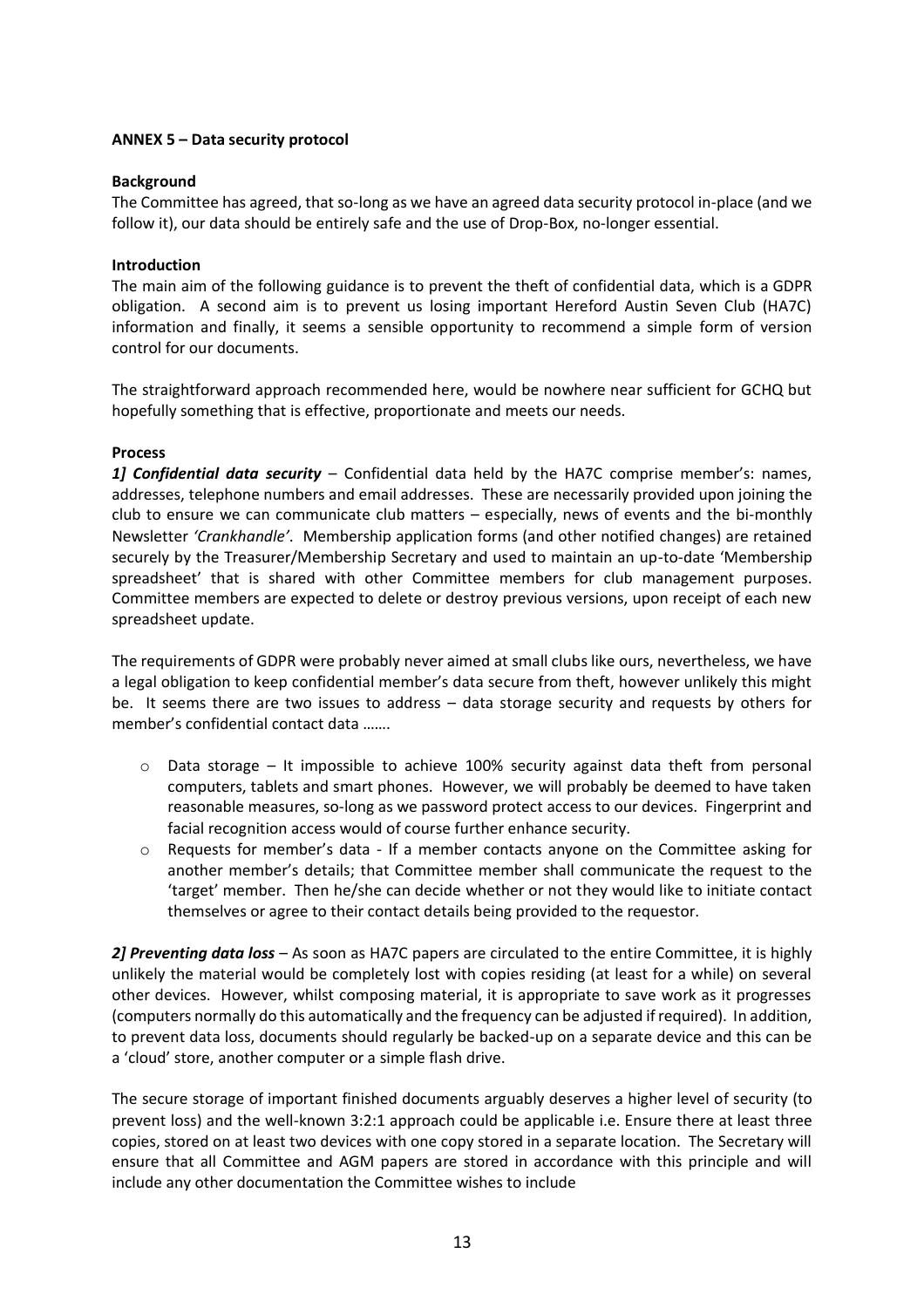*3] Document version control -* To enable document changes to be easily distinguished, all HA7C papers circulated to the Committee shall contain a reference at the end of the document containing: the name of the author/originator, the date prepared and his/her version number e.g. BG 15-03-2021 V1.

All 'draft' papers shall additionally be identified by preceding the reference with the word 'Draft' e.g.

o Draft BG 15-03-2021 V1 together with a suitable watermark if desired.

Once approved by Committee, the reference will lose the word 'Draft' and include the document title together with the date of its adoption e.g.

o HA7C Constitution, Annex 1 - Committee responsibility and guidance Version 2 - Adopted by the Committee on 11th May 2021

# **Summary**

Hopefully the above process will ……

- o Satisfy relevant aspects of our GDPR obligations
- o Keep confidential data secure
- o Prevent us losing any important HA7C information
- o Avoid confusion by having a simple form of version control

HA7C Constitution, Annex 5 - Data security protocol Version 1 Adopted by the Committee on 22nd June 2021